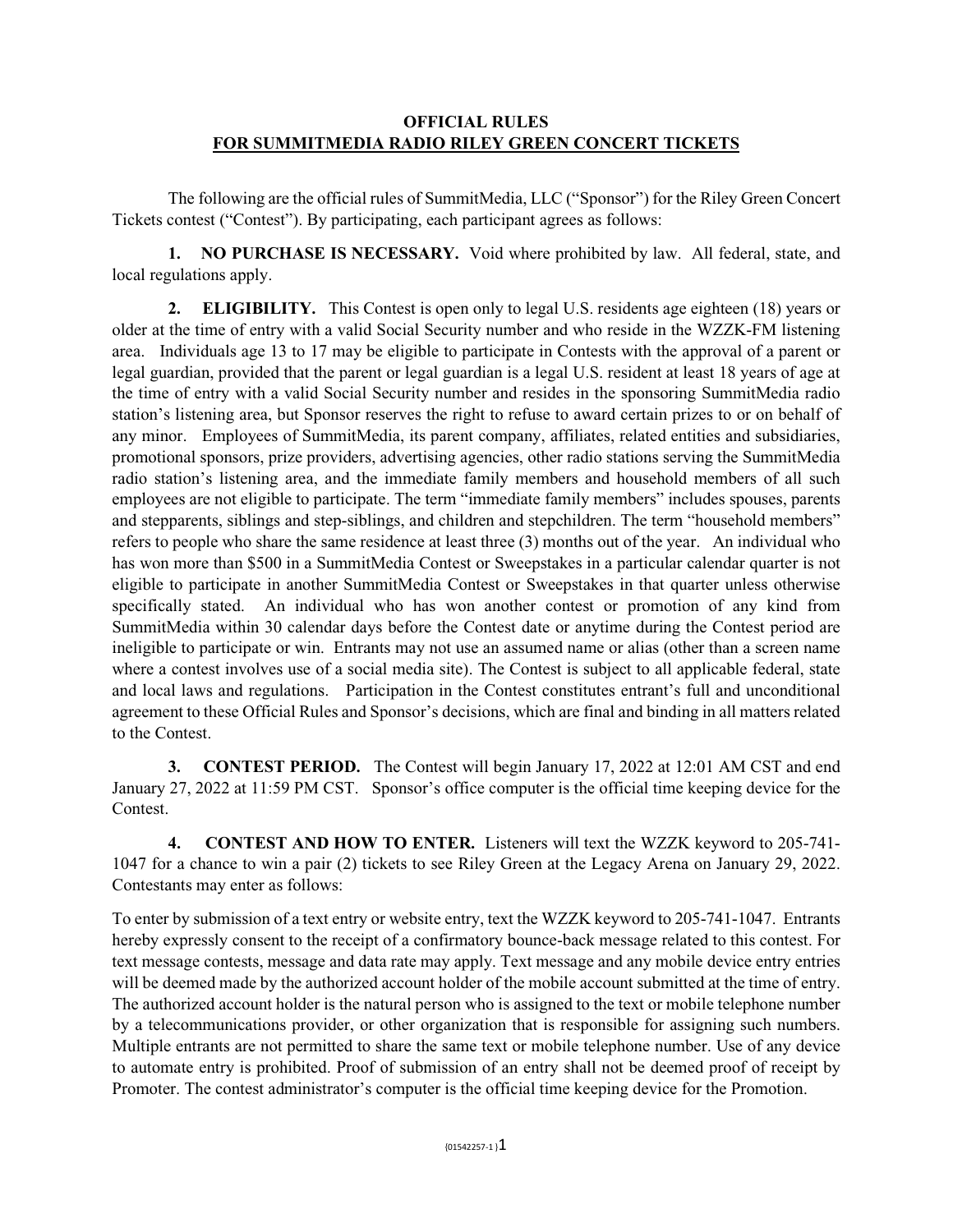In any contest using on-line voting, unless otherwise stated in the rules of that specific contest, such voting is limited to one vote per verified email address. If an entrant receives multiple and/or irregular votes or multiple votes from the same source, including votes generated by a program, script, macro or other automated means, Sponsor reserves the right to disqualify the entrant, in its sole discretion. Sponsor shall not be responsible for lost, late, incomplete, invalid, unintelligible, inappropriate or misdirected entries, all of which will be disqualified. In the event of a dispute as to any entry, the authorized account holder of the email address or telephone number used to enter will be deemed to be the participant. The "authorized account holder" is the natural person assigned the telephone number by the wireless carrier or an email address by an Internet access provider, online service provider or other organization responsible for assigning email addresses for the domain associated with the submitted address. Potential winner may be required to show proof of being the authorized account holder. All entries become the sole and exclusive property of Sponsor and will not be returned. Sponsor reserves the right to contact entrants and all other individuals whose email address is submitted as part of a Contest.

5. **TELEPHONE AND DELIVERY DISCLAIMER**. Participants are restricted to the use of ordinary telephone equipment. Participants that enable the "Caller ID" block function will not be allowed to participate unless they enter their correct area code and telephone number. The Sponsor disclaims all liability for the inability of a participant to complete or continue a telephone call due to equipment malfunction, busy lines, inadvertent disconnections, acts beyond the Sponsor's control, or otherwise. The Sponsor disclaims all liability for any delays, misdelivery, loss, or failure in the delivery of any item sent by mail, courier, express, electronic transmission, or other delivery method. The Sponsor is not responsible for mechanical, technical, electronic, communications, telephone, computer, hardware or software malfunctions or failures of any kind, including: failed, incomplete, garbled or delayed transmission of online entries, traffic congestion on telephone lines, the Internet or at any website or lost or unavailable network connections which may limit an online entrant's ability to participate in the contest, and any injury or damage to entrant's or any other person's computer related to or resulting from participating in or downloading any information necessary to participate in this contest. Due to the time delay that exists between a SummitMedia radio station's over-the-air signal and its online webcast, listeners who listen to a SummitMedia radio station online may hear Contest information or a cue to call later than listeners listening to the station's over-the-air signal. As a result, the odds of an online listener winning a Contest may be diminished.

**6. WINNER SELECTION AND ODDS OF WINNING.** Winners will be selected at random by contest operator on or about January 27, 2022. If the Contest requires Entrant to answer trivia, provide information or otherwise perform in some manner to participate and qualify to win, the decisions of Sponsor and/or the other judges will be final as to all matters including the accuracy and/or completeness of the answer, as well as the quality of the information or other performance. Odds of winning a Contest prize depend on a number of factors, including, but not limited to, the number of eligible entries received by Sponsor during the Contest Period and the number of listeners participating at any given time. The winning entrant will be contacted using the email address and/or telephone number provided with the entry and will be awarded the prize subject to verification of eligibility and compliance with the terms of these rules or the specific Contest rules. Sponsor's decisions as to the administration and operation of Contests and the selection of potential winners are final and binding in all matters related to the Contest. Any protest in the conducting of the contest, the selection of the winners, or the awarding of prizes must be made within three days of the conclusion of the contest; the resolution of any protest shall be in the sole discretion of Sponsor, whose decision shall be considered final.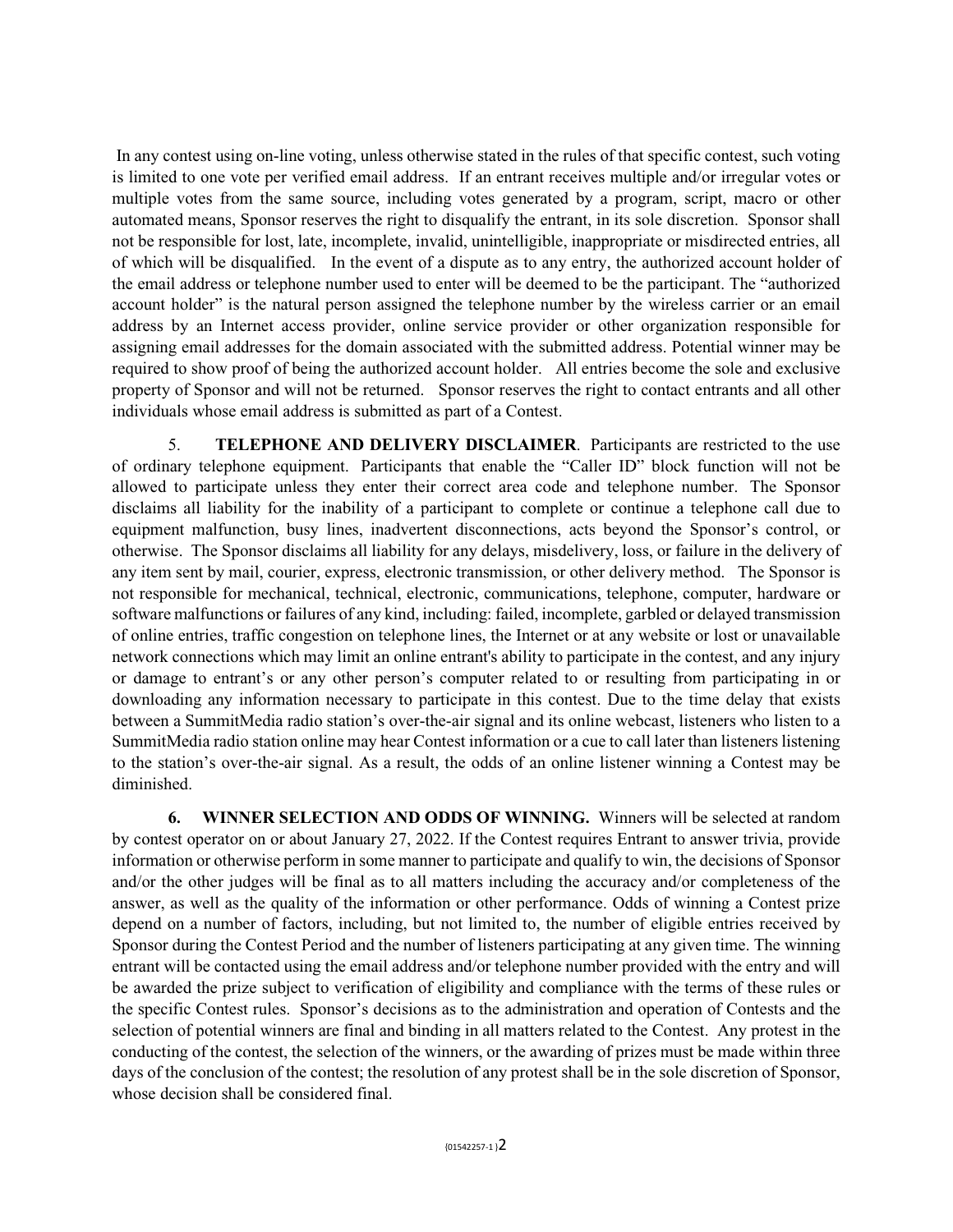**7. NOTIFICATION AND VERIFICATION OF POTENTIAL WINNER.** POTENTIAL CONTEST WINNERS ARE SUBJECT TO VERIFICATION BY SPONSOR WHOSE DECISIONS ARE FINAL AND BINDING IN ALL MATTERS RELATED TO THE CONTEST. The potential winner must continue to comply with all terms and conditions of these Official Rules and/or the Office Rules of the specific Contest and winning is contingent upon fulfilling all requirements. The potential winner will be notified by email and/or telephone call, after the date the Contest concludes. Failure to respond to the initial verification contact within three (3) days of notification may result in disqualification. The potential winner will be required to provide proof of identity, execute an affidavit of eligibility, a liability/publicity release (except where prohibited), and a W-9 IRS Form, in order to claim his/her prize. A winner who executes these documents within the required time period will be deemed to have accepted the prize and thereafter will not be permitted to rescind their acceptance of the prize and/or return the prize. If a potential winner cannot be contacted, fails to provide the affidavit of eligibility and/or the liability/publicity release within the required time period, or if the prize or prize notification is returned as undeliverable, potential winner forfeits the prize. In the event that the potential winner of a Contest prize is disqualified for any reason, Sponsor may award the applicable prize to an alternate winner by random drawing from among all remaining eligible entries, or other means chosen by the Sponsor and indicated in the particular contest rules.

**8. PRIZES.** 10 Pair of tickets with an approximate retail value of \$25.00 per ticket. Winner is responsible for all taxes associated with prize receipt and/or use. Sponsor reserves the right to substitute any listed prize for one of equal or greater value for any reason.

For prizes that involve travel, winner agrees to accept all blackout dates, space availability limitations, etc. established by Sponsor's prize provider(s), such as those regarding hotels, airlines, railroads and ships. Actual value of trip may vary based on point of departure and airfare fluctuations. Any difference between stated approximate retail value and actual value of Prize will not be awarded and is specified in these Official Contest Rules. Airline tickets are non-refundable/non-transferable and are not valid for upgrades and/or frequent flyer miles. All airline tickets are subject to flight variation, work stoppages, and schedule or route changes. Selection of airline and hotel are solely within Sponsor's discretion. Meals, gratuities, luggage fees, incidental hotel charges and any other travel-related expenses not specified herein are the sole responsibility of winner and guest. The Sponsor shall not be responsible for any cancellations, delays, diversions or substitution or any act or omissions whatsoever by the air carriers, hotels, venue operators, transportation companies, prize providers or any other persons providing any prize-related services or accommodations. Lost, stolen or damaged airline tickets, travel vouchers or certificates will not be replaced or exchanged. Additional prize award details and travel information to be provided to the prizewinner at the time of notification. Travel for the trip awarded must take place on and/or within the designated dates and is subject to schedule and availability, alternative travel dates will not be provided. If the prizewinner(s) is unavailable for travel on the designated dates, the specified or prize will be forfeited and may or may not be awarded to an alternate prizewinner(s) at the sole discretion of the Sponsor. Exact travel dates and arrangements may be subject to availability whether specified or not. Winner and travel guest must travel on same itinerary. Any and all airport transfers, ground transportation, meals, incidentals, gratuities, phone calls, luggage fees, travel insurance and applicable taxes (including, but not limited to all local, state and federal taxes) and any and all other expenses not specifically mentioned herein are the sole responsibility of the prize winner. If, for any reason, any part of the trip package is canceled or shall become unavailable, postponed or canceled, the Sponsor shall have no further responsibility for that portion of the prize and the prize will be awarded without the inclusion of the item on the same itinerary. Trips are non-transferable and no substitution will be made except as provided at the Sponsor's or prize provider's sole discretion. If the trip requires traveling outside of the U.S., the winner must have a valid U.S. passport, and if winner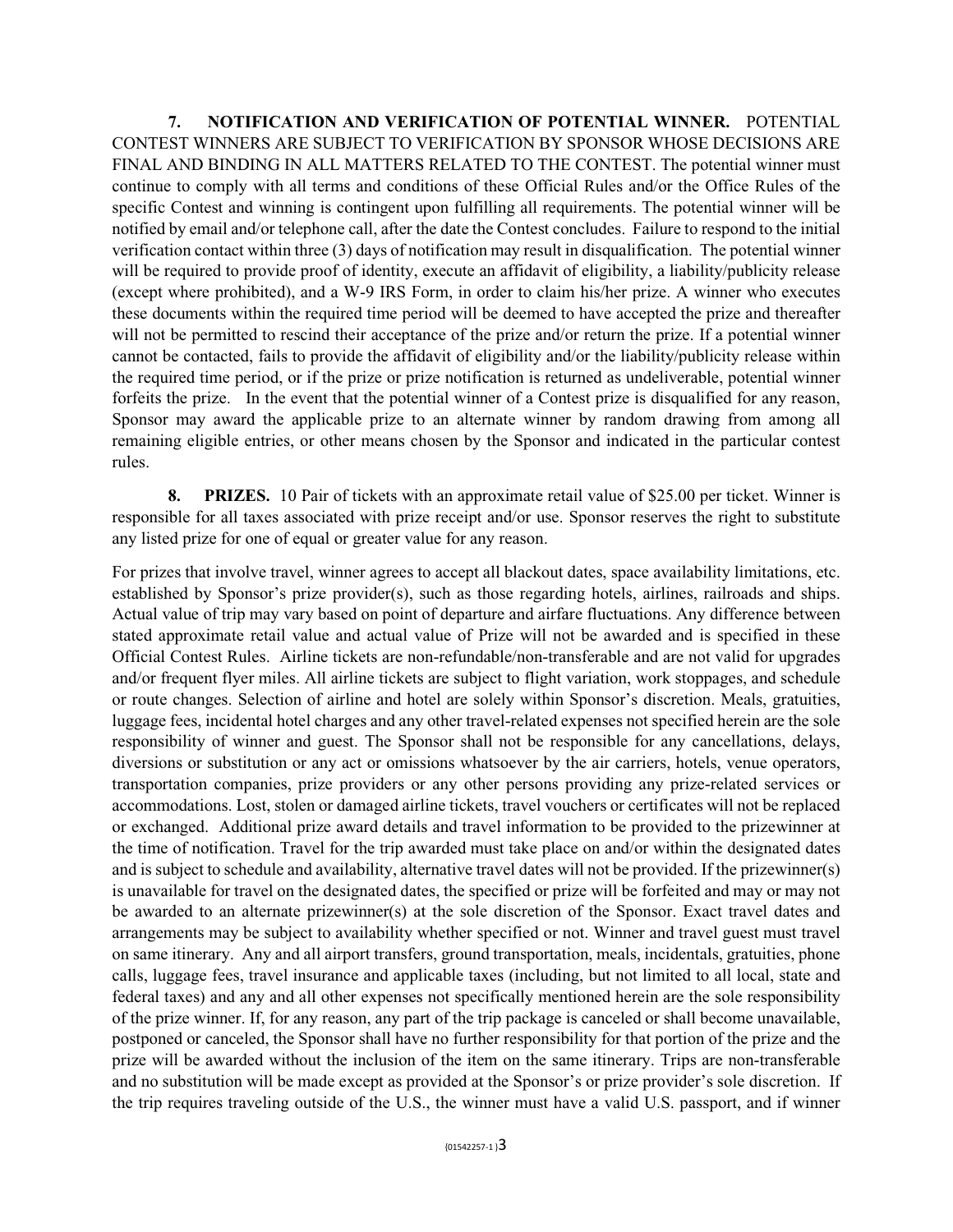does not have a passport at the time of travel, the trip prize may be forfeited. If the winner is eligible, but a minor in his/her state of residence, the travel guest must be winner's parent or legal guardian. A MINOR (DETERMINED BY THE AGE OF MAJORITY IN HIS/HER STATE OF RESIDENCE) MAY ONLY ACCOMPANY THE WINNER AS A TRAVEL GUEST IF THE WINNER IS THE MINOR'S PARENT OR LEGAL GUARDIAN. ALL MINORS MUST BE ACCOMPANIED AT ALL TIMES DURING TRIP (INCLUDING, BUT NOT LIMITED TO, IN-FLIGHT, HOTEL STAY AND ALL PRIZE-RELATED EVENTS) BY MINOR'S PARENT OR LEGAL GUARDIAN. In taking any trip as a prize from Sponsor, winner does so entirely on their own initiative, risk and responsibility. BY ACCEPTING PRIZE, WINNERS ACCEPT THE INHERENTLY DANGEROUS NATURE AND RISK IN ANY TRAVEL OR TRANSPORTATION, INCLUDING BOATING, SUCH RISK INCLUDING PERSONAL INJURY AND/OR DEATH, ACKNOWLEDGES THAT HIS/HER PARTICIPATION IN THE PRIZE EVENT IS VOLUNTARY, ACKNOWLEDGES THAT THERE ARE NATURAL FACTORS AND OCCURRENCES WHICH MAY IMPACT ON OR AFFECT THE SAFETY OF THE ACTIVITIES HE/SHE IS PARTICIPATING IN AND HE/SHE ASSUMES THE RISK OF SUCH FACTORS AND OCCURRENCES AND AGREES THAT THE SPONSOR AND RELEASED PARTIES SHALL NOT BE IN ANY WAY RESPONSIBLE FOR ANY RESULTING INJURY AND/OR DEATH.

If concerts or other ticketed events have been awarded as a prize and the concert or event is postponed, rained out, cancelled or does not occur for other reasons beyond Sponsor's control, or if prize winner fails to attend the concert or event, Sponsor will not be responsible for replacing the prize.

If promotional cards are awarded as a prize, the promotional cards shall include and herein be referenced as "promotional card(s)" collectively to any prefunded bank card, a gift card, an electronic gift card, storedvalue card or certificate, a store card, merchant card, voucher for services or goods, a gift certificate or similar instrument and other redeemable instruments with value credit or the like that may be awarded are subject to terms, conditions and restrictions as set by issuer. Promotional cards are subject to the terms of use, applicable conditions and restrictions, including any expiration dates, promulgated by issuer of card. The promotional cards are not transferable, redeemable for cash or exchangeable for any other prize. Redemption of the promotional card will be subject to the standard terms, conditions and restrictions applicable to the participating merchant and or the card issuer in effect on the day of issuance of the promotional card. The promotional card cannot be redeemed for the purchase of other promotional cards. Except as required by law, the promotional card cannot be reloaded, resold, transferred for value, redeemed for cash, or applied to any other account. The Sponsor is not responsible if any promotional card is lost, stolen, destroyed or used without permission. If the promotional card is lost or stolen, it will not be replaced.

If winner requests that a prize be mailed to him/her, and Sponsor agrees to do so, winner agrees that Sponsor will send the prize by U.S. Postal Service, and that Sponsor is not responsible for lost, stolen, or misdirected mail, and that the prize will not be replaced if it is not received by winner.

ALL PRIZES ARE AWARDED "AS IS" AND THE SPONSOR DOES NOT MAKE (AND IS NOT RESPONSIBLE FOR) ANY REPRESENTATIONS, GUARANTEES, OR WARRANTIES OF ANY KIND, EXPRESS OR IMPLIED, IN FACT OR IN LAW, RELATING TO ANY PRIZE (INCLUDING, WITHOUT LIMITATION, ANY IMPLIED WARRANTY OF MERCHANTABILITY OR FITNESS FOR A PARTICULAR PURPOSE), AND ALL SUCH WARRANTIES ARE HEREBY DISCLAIMED.

**9. ENTRY CONDITIONS AND RELEASE.** By entering the Contest, each participant agrees to: (a) comply with and be bound by these Official Rules, the Office Rules of the Contest, and the decisions of Sponsor, which are binding and final in all matters relating to the Contest; (b) release and hold harmless Sponsor, SummitMedia, and its subsidiaries, related and affiliated companies, participating sponsors, the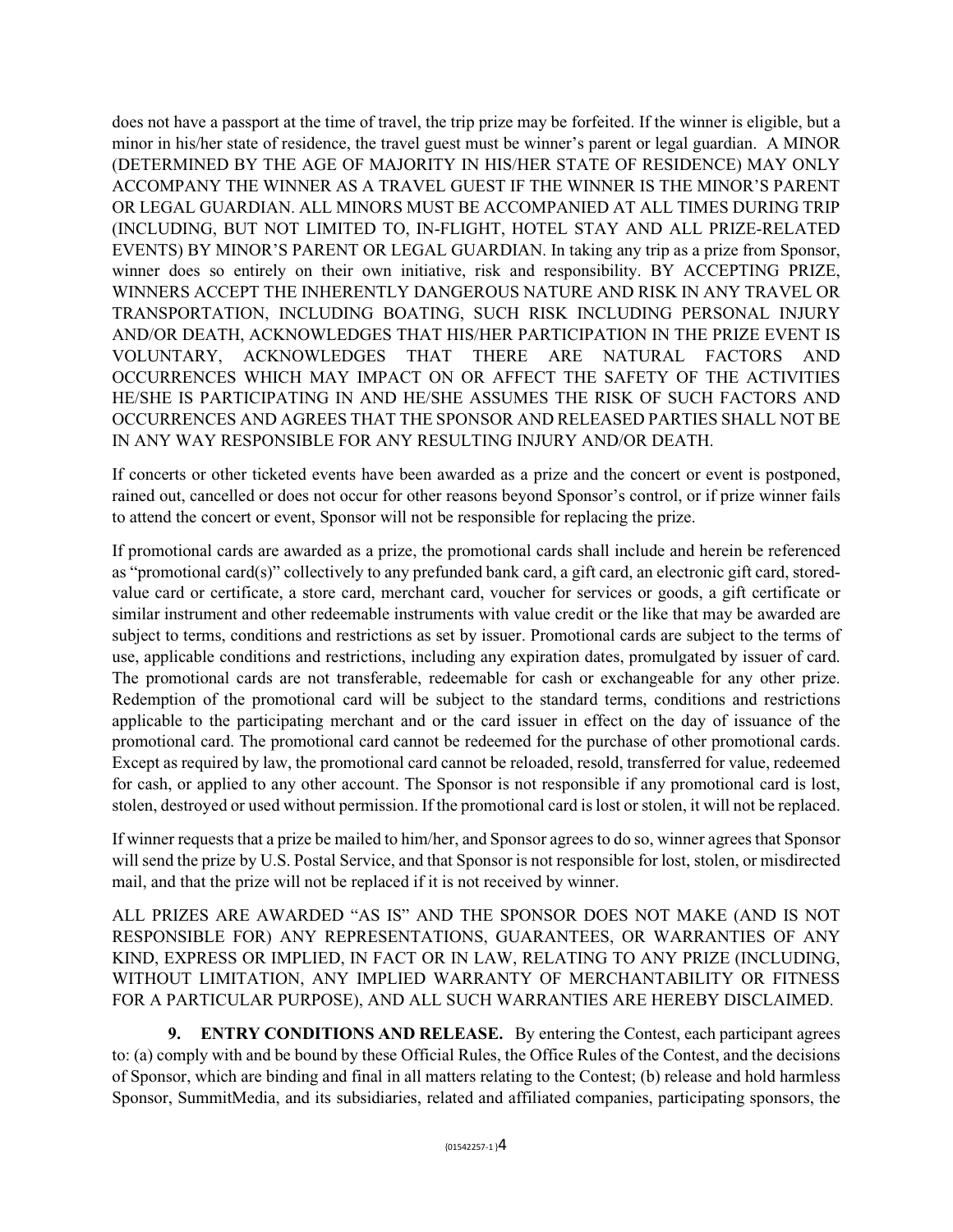prize suppliers and any other organizations responsible for sponsoring, fulfilling, administering, advertising or promoting the Contest, and each of their respective past and present officers, directors, employees, agents and representatives (collectively, the "Released Parties") from and against any and all claims, expenses, and liability, including but not limited to negligence and damages of any kind to persons and property, including but not limited to invasion of privacy (under appropriation, intrusion, public disclosure of private facts, false light in the public eye or other legal theory), defamation, slander, libel, violation of right of publicity, infringement of trademark, copyright or other intellectual property rights, property damage, or death or personal injury arising out of or relating to a participant's entry, creation of an entry or submission of an entry, participation in the Contest, acceptance or use or misuse of prize (including any travel or activity related thereto) and/or the broadcast, exploitation or use of entry; and (c) indemnify, defend and hold harmless the Released Parties from and against any and all claims, expenses, and liabilities (including reasonable attorneys' fees) arising out of or relating to an entrant's participation in the Contest and/or entrant's acceptance, use, non-use or misuse of the prize.

10. PUBLICITY. Except where prohibited, participation in the Contest constitutes winner's consent to Sponsor's and its agents' use of winner's name, likeness, photograph, voice, opinions and/or hometown and state for promotional purposes in any media, worldwide, without further payment or consideration, unless otherwise prohibited by law. Each contest participant acknowledges and agrees that any telephone calls placed to the Station's contest line may be broadcast live on the Station, and also may be recorded for use on-air at a later time. Winners may be required to sign a separate publicity waiver and/or release upon collecting a prize.

**11. CONSUMER CREATED CONTENT.** If the entry for the Contest includes any creative material from the participant, including but not limited to, consumer created content, by submitting your entry: (1) you agree that your disclosure is gratuitous, unsolicited and without restriction and will not place Sponsor or its Contest partners under any fiduciary or other obligation, that Sponsor is free to disclose the ideas on a non-confidential basis to anyone or otherwise use the ideas without any additional compensation to you; (2) you acknowledge that, by acceptance of your submission, Sponsor and its contest sponsors do not waive any rights to use similar or related ideas previously known to Sponsor or its partners, or developed by their employees, or obtained from sources other than you; (3) you are verifying that you are the owner and producer of the submitted material and that no third party ownership rights exist to any material submitted, or, to the extent that any third party ownership rights exist, you have obtained all necessary licenses and/or clearances to use such third party content, and (4) you are hereby granting Sponsor a perpetual, worldwide, nonexclusive, royalty-free, sub-licensable (through multiple tiers) right and license to use, publish, reproduce, display, perform, adapt, modify, distribute, have distributed and promote such content in any form, in all media now known or hereinafter created, anywhere in the world, for any purpose.

All Content submitted must confirm to the additional submission requirements set forth as follows to be eligible:

• Content must comply with these Official General Rules, the rules of the specific contest, and any Terms of Service on the Sponsor website;

• Content must be uploaded/submitted in the format specified and must comply with the posting requirements set forth above and as posted on the Sponsor website.

• The Content must be Federal Communications Commission acceptable, including no use of indecent or obscene material or language;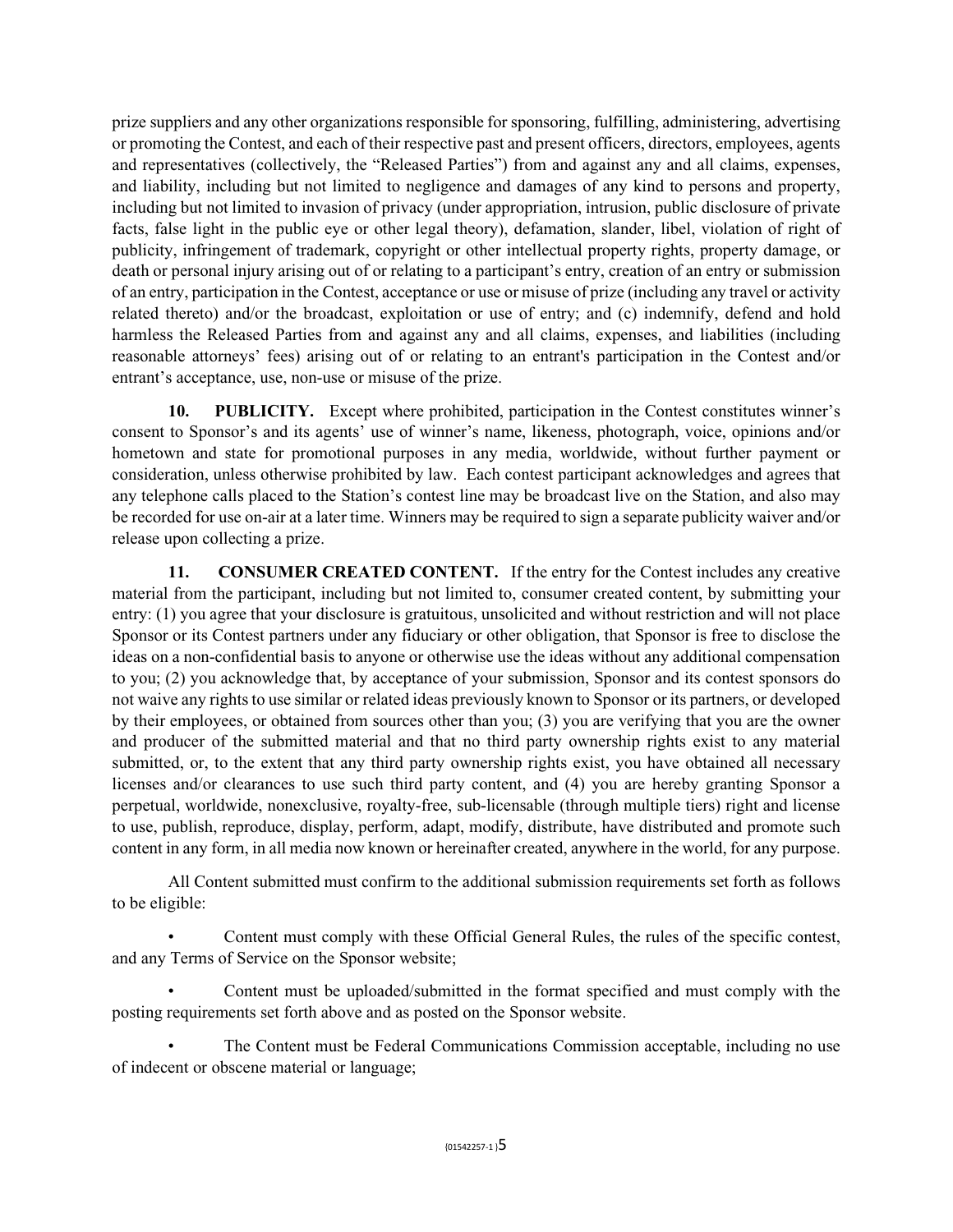• Content cannot be sexually explicit or suggestive, unnecessarily violent or derogatory of any ethnic, racial, gender, religious, professional or age group, profane or pornographic, contain nudity or any materially dangerous activity;

• Content cannot promote alcohol, illegal drugs, tobacco, or firearms/weapons (or the use of any of the foregoing), and cannot promote or portray any activities that may appear unsafe or dangerous, or any particular political agenda or message;

• Content cannot be offensive, endorse any form of hate or hate group;

• Content cannot defame, misrepresent or contain disparaging, libelous, or misleading remarks, comments, or material about the Sponsor, the station, any of their respective products and/or services, or about any other people, products or companies;

• Content cannot infringe on or violate any copyright, patent, trademark, trade secret, trade dress, right of publicity, or other intellectual property, proprietary, or contractual right of a third party and cannot contain any personal identification such as license plate numbers, personal names, e-mail addresses or street addresses, other than entrant's;

• Content cannot advertise or promote any brand or product of any kind, without permission;

• Content cannot contain copyrighted materials owned by others (including photographs, sculptures, paintings and other works of art or images published on or in websites, television, movies or other media) without permission (Sponsor does not permit the infringement of others' rights and any use of materials not original to the entrant, except copyrighted materials owned by Sponsor, is grounds for disqualification from the Contest. Therefore, do not copy your favorite movie, book or photo or include materials, images, graphics, music or trademarks belonging to any third parties or incorporate the names, voices, likeness or personas of any party other than yourself unless you have obtained all rights necessary to permit you to use same in connection with your content and grant the rights herein granted to Sponsor and Contest Entities);

• Content shall not include any background artwork, unless it is an original work of the entrant (any artwork, murals, etc. that can be seen in the Content must be created solely by the entrant or entrant must be the sole owner of all copyright interests therein);

• The Content cannot be abusive or harassing towards any individual or group of individuals regarding race, sex, religion, creed, national origin, age, disability, gender identity or expression, sexual orientation or any legally protected classification (which includes, but is not limited to, epithets or slurs, threats, intimidations, or hostile acts);

• Content cannot contain materials embodying the names, likenesses, photographs, or other indicia identifying any person, living or dead, without permission;

• Content cannot communicate any messages or images inconsistent with the positive images and/or goodwill to which Sponsor wishes to associate;

• Content cannot depict, and cannot itself, be in violation of any law; and

• The Content must be socially acceptable and in good taste, as determined by the station in the station's sole discretion.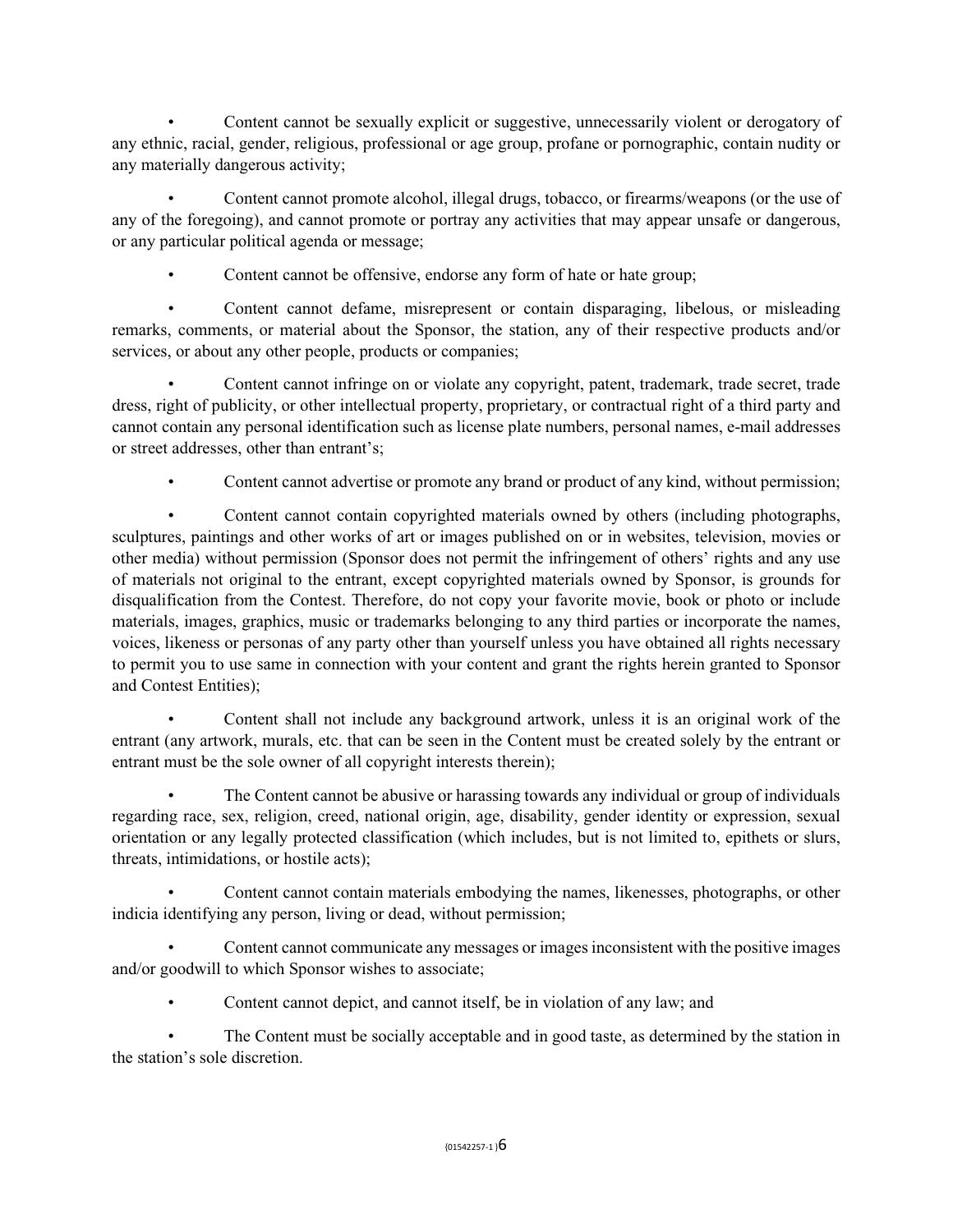ALL DECISIONS REGARDING THE APPROPRIATENESS OF THE MATERIALS CONTAINED IN THE CONTENT SHALL BE AT THE SOLE DISCRETION OF THE SPONSOR. The Sponsor reserves the right to reject any Content, in its sole discretion, based on the terms set forth herein as well as current broadcast standards and other programming and operating practices and policies established by the Sponsor and/or station for airing advertising. Any waiver of any obligation hereunder by Sponsor does not constitute a general waiver of any obligation to entrants. Sponsor reserves the right to waive the Contest Content requirements set forth herein in its reasonable discretion. Sponsor reserves the right, in its reasonable discretion, during or upon completion of the Entry Period, to request that any entrant resubmit his or her Content which fails to comply with the Content requirements prior to any judging period. CONSUMER CREATED CONTENT POSTED TO THE WEBSITE WAS NOT EDITED BY SPONSOR AND IS THE VIEWS/OPINIONS OF THE INDIVIDUAL ENTRANT AND DOES NOT REFLECT THE VIEWS OF SPONSOR IN ANY MANNER. If you think that any Content infringes your intellectual property rights, contact us by mail at DMCA Designated Agent, SummitMedia LLC, 2700 Corporate Drive #115, Birmingham, AL 35242 or by email to dmca@summitmediacorp.com.

**12. TAXES.** All State, Local, Federal and or other taxes, duties, tariffs, title fees, licensing fees, or other fees for prizes awarded in the Contest become the sole responsibility of the winner. Winners will be required to fill out and return an IRS W-9 tax form. Valuation of prizes may be based on information given to Sponsor by the provider of the prize. All those who win a prize or prizes over a certain threshold value in any given year may be issued an IRS Form 1099 to report their winnings.

**13. GENERAL CONDITIONS.** Sponsor may cancel the Contest or any part of the Contest, if any fraud, technical failures or any other factor beyond Sponsor's reasonable control impairs the integrity or proper functioning of the Contest, as determined by Sponsor in its sole discretion. Sponsor reserves the right in its sole discretion to disqualify any individual it finds to be tampering with the entry process or the operation of the Contest or to be acting in violation of these Official Rules or any other promotion or in an unsportsmanlike or disruptive manner, or to be acting in violation of any federal, state or local law. Any attempt by any person to deliberately undermine the legitimate operation of a Contest may be a violation of criminal and civil law, and should such an attempt be made, Sponsor reserves the right to seek legal remedies including damages from any such person to the fullest extent permitted by law. Sponsor may, in its sole discretion, waive or change any of these Official Rules in a particular case, but will advise the public of such waiver or changes as practicable as possible after they are made.

**14. LIMITATIONS OF LIABILITY.** The Released Parties are not responsible for: (1) any incorrect or inaccurate information, whether caused by entrants, printing errors or by any of the equipment or programming associated with or utilized in the Contest ; (2) technical failures of any kind, including but not limited to malfunctions, interruptions, or disconnections in phone lines or network hardware or software; (3) unauthorized human intervention in any part of the entry process or the Contest; (4) technical or human error which may occur in the administration of the Contest or the processing of entries; or (5) any injury or damage to persons or property which may be caused, directly or indirectly, in whole or in part, from entrant's participation in the Contest or receipt or use, non-use or misuse of any prize. If for any reason an entrant's entry is confirmed to have been erroneously deleted, lost, or otherwise destroyed or corrupted, entrant's sole remedy is another entry in the Contest, provided that if it is not possible to award another entry due to discontinuance or completion of the Contest, or any part of it, for any reason, Sponsor, at its discretion, may elect to hold a random drawing from among all eligible entries received up to the date of discontinuance for any or all of the prizes offered herein. No more than the stated number of prizes will be awarded. In the event that production, technical, programming or any other reason causes more than stated number of prizes as set forth in these Official Rules to be available or claimed, Sponsor reserves the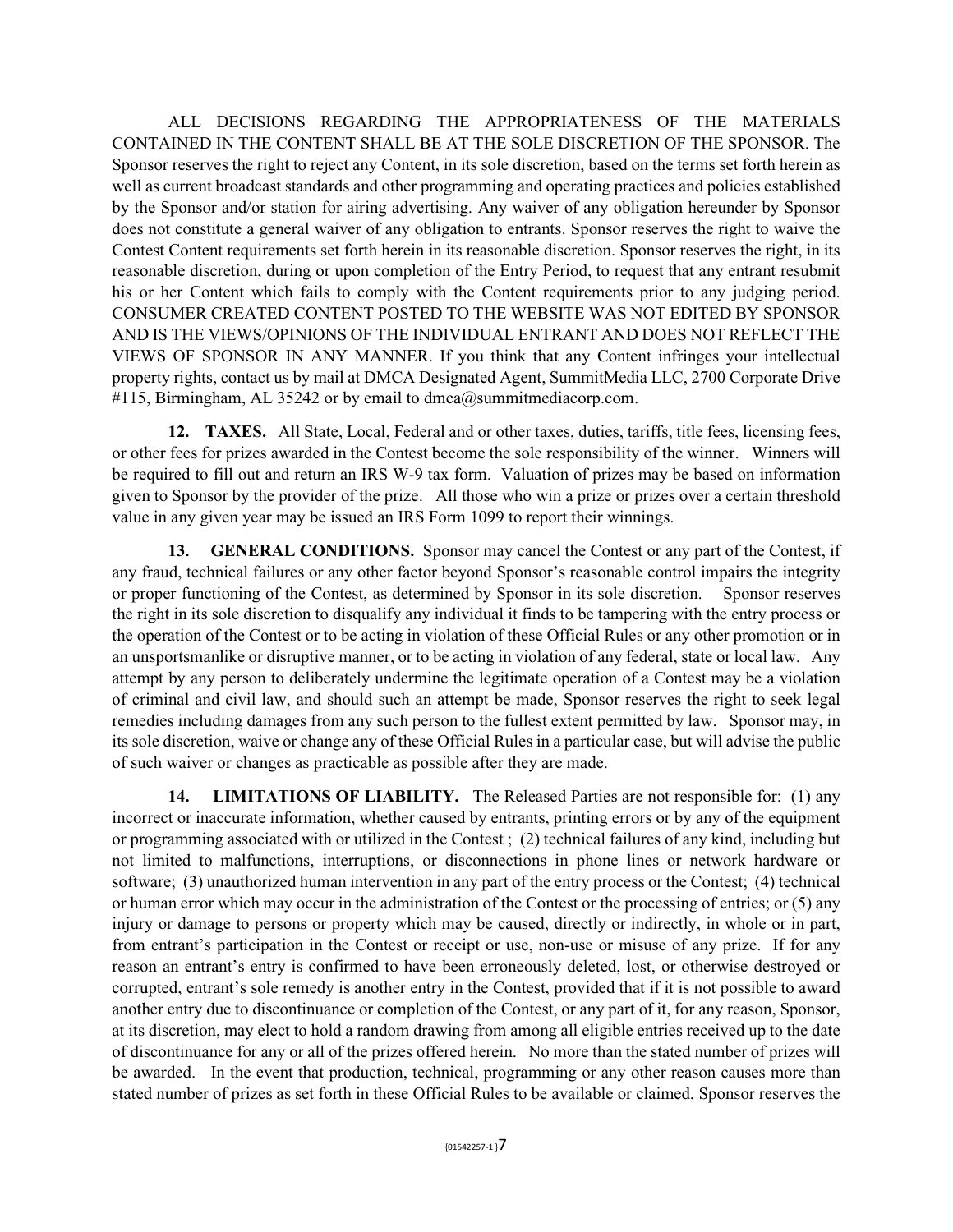right to award only the stated number of prizes by a random drawing among all legitimate, unawarded, eligible prize claims.

**15. DISPUTES.** Any controversy or claim arising out of or relating to the Contest shall be settled by binding arbitration in a location determined by the arbitrator as set forth herein (provided that such location is reasonably convenient for claimant), or at such other location as may be mutually agreed upon by the parties, in accordance with the procedural rules for commercial disputes set forth in the Comprehensive Arbitration Rules and Procedures of JAMS ("JAMS Rules and Procedures") then prevailing, and judgment upon the award rendered by the arbitrator(s) may be entered in any court having jurisdiction thereof. The arbitrator shall be selected pursuant to the JAMS Rules and Procedures. The arbitrator shall apply the law of the state of the sponsoring station, consistent with the Federal Arbitration Act and applicable statutes of limitations and shall honor claims of privilege recognized at law. If any part of this arbitration provision is deemed to be invalid, unenforceable or illegal (other than those claims will not be arbitrated on a class or representative basis), or otherwise conflicts with the rules and procedures established by JAMS, then the balance of this arbitration provision shall remain in effect and shall be construed in accordance with its terms as if the invalid, unenforceable, illegal or conflicting provision were not contained herein. If, however, the portion that is deemed invalid, unenforceable or illegal is that claims will not be arbitrated on a class or representative basis, then the entirety of this arbitration provision shall be null and void, and neither claimant nor Sponsor shall be entitled to arbitrate their dispute. Upon filing a demand for arbitration, all parties to such arbitration shall have the right of discovery, which discovery shall be completed within sixty days after the demand for arbitration is made, unless further extended by mutual agreement of the parties. THE ARBITRATION OF DISPUTES PURSUANT TO THIS PARAGRAPH SHALL BE IN THE ENTRANT'S INDIVIDUAL CAPACITY, AND NOT AS A PLAINTIFF OR CLASS MEMBER IN ANY PURPORTED CLASS OR REPRESENTATIVE PROCEEDING. THE ARBITRATOR MAY NOT CONSOLIDATE OR JOIN THE CLAIMS OF OTHER PERSONS OR PARTIES WHO MAY BE SIMILARLY SITUATED. DO NOT ENTER THIS CONTEST IF YOU DO NOT AGREE TO HAVE ANY CLAIM OR CONTROVERSY ARBITRATED IN ACCORDANCE WITH THESE OFFICIAL RULES.

If for any reason arbitration is not legal or available, then entrant agrees that: (i) any and all disputes, claims and causes of action arising out of or connected with the Contest, or any prizes awarded, other than those concerning the administration of the Contest or the determination of the winner, shall be resolved individually, without resort to any form of class action; (ii) any and all disputes, claims and causes of action arising out of or connected with the Contest, or any prizes awarded, shall be resolved exclusively by the United States District Court or the appropriate state court located in the entrant's SummitMedia radio station's listening area; (iii) any and all claims, judgments and awards shall be limited to actual out-ofpocket costs incurred, including costs associated with entering the Contest, but in no event attorneys' fees; and (iv) under no circumstances will entrant be permitted to obtain awards for, and entrant hereby waives all rights to claim punitive, incidental and consequential damages and any other damages, other than for actual out-of-pocket expenses, and any and all rights to have damages multiplied or otherwise increased. SOME JURISDICTIONS DO NOT ALLOW THE LIMITATIONS OR EXCLUSION OF LIABILITY FOR INCIDENTAL OR CONSEQUENTIAL DAMAGES, SO THE ABOVE MAY NOT APPLY TO YOU. All issues and questions concerning the construction, validity, interpretation and enforceability of these Official Rules, or the rights and obligations of entrant and Sponsor in connection with the Contest, shall be governed by, and construed in accordance with, the laws of the state in which the entrant's SummitMedia radio station is located, without giving effect to any choice of law or conflict of law rules (whether of the state in which the entrant's SummitMedia radio station is located or any other jurisdiction),